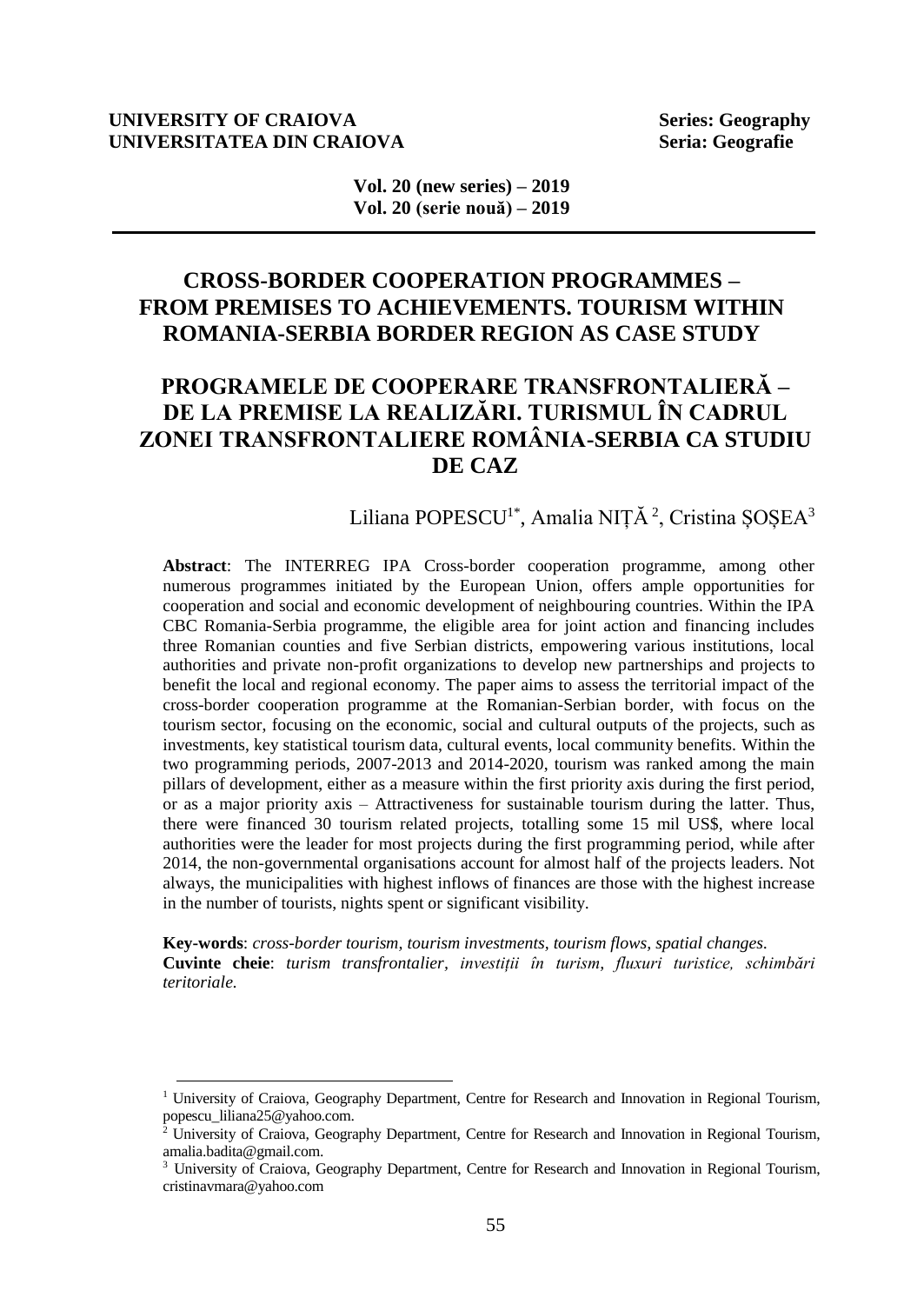### **I. INTRODUCTION**

We are witnessing an unprecedented period in the history of mankind, when isolationism and barriers for the free flow of people and goods tend to disappear, at least in part of the world, which led to great international efforts to promote crossborder cooperation. A typical example is the European Union, where following the INTERREG programme aimed at the cross-border, transnational and inter-regional cooperation among countries as well as supporting the peripheral economic areas, there were numerous partnerships between local and regional authorities in neighbouring countries, in view of common interests.

During the last decades, the European Union has developed several supporting programmes which resulted in the creation of more than 30 different legal instruments for financing regional development, some of them for candidate countries (PHARE, PHARE CBC, ISPA, SAPARD, CARDS). Beginning with 2007, the *Instrument for Pre-Accession Assistance* (IPA) replaced a series of European Union programmes and financial instruments for candidate countries or potential candidate countries. The strategic goal of the *Romania-Republic of Serbia IPA Cross-Border Cooperation Programme* (IPA CBC Romania-Serbia) is to achieve a more balanced and sustainable socio-economic development of the Romanian-Serbian border area, on the basis of joint cross-border projects and common actions by Romanian and Serbian stakeholders (romania-serbia.net). For the 2014-2020 period, the programme is correlated with *EU Strategy for the Danube Region* (better connectivity).

The relationship between tourism and political boundaries has been the focus as researchers for several decades now, who have focused on two main directions: geopolitical changes and development (Gelbman&Timothy, 2010; Grama, 2011; Ilieș et al., 2009; Ilieș, 2010; Ilieș et al., 2012) and various forms of transnational cooperation (Ploae, 2017; Rădoi, 2017).

One issue that has been investigated quite extensively concerns the role of tourism in the regional development processes in the European cross-border regions (Prokkola, 2007, 2008, Ilieș, 2010; Anisiewicz&Palmowski, 2014; Bujdosó et al., 2015, Livandovschi, 2017), tourism easily lifting the border line between nations and countries opening the way to regional networking, due to its interweaving natural, cultural and historical elements of space (Bjeljac&Ćurčić, 2006). The three main attractiveness factors of cross border tourism regions include the border as a subject (e.g. geopolitical, historical, heritage), the location of the border region (natural and cultural) and the type of touristic developments that attract tourism (Weidenfeld, 2013).

Among the key topics addressed by researchers, there are cross-border collaborative efforts for the promotion and management of tourism, studies pointing to the fact that cross-border tourism still faces remarkable hindrances and the development of local cross-border tourism projects is no guarantee for positive destination-wide regional development impacts (Prokkola, 2008, Ioannides et al., 2006; Farmaki, 2015; Stoffelen&Vanneste, 2017; Stoffelen et al., 2017). Nevertheless, tourism is a pioneering industry in the process of cross-border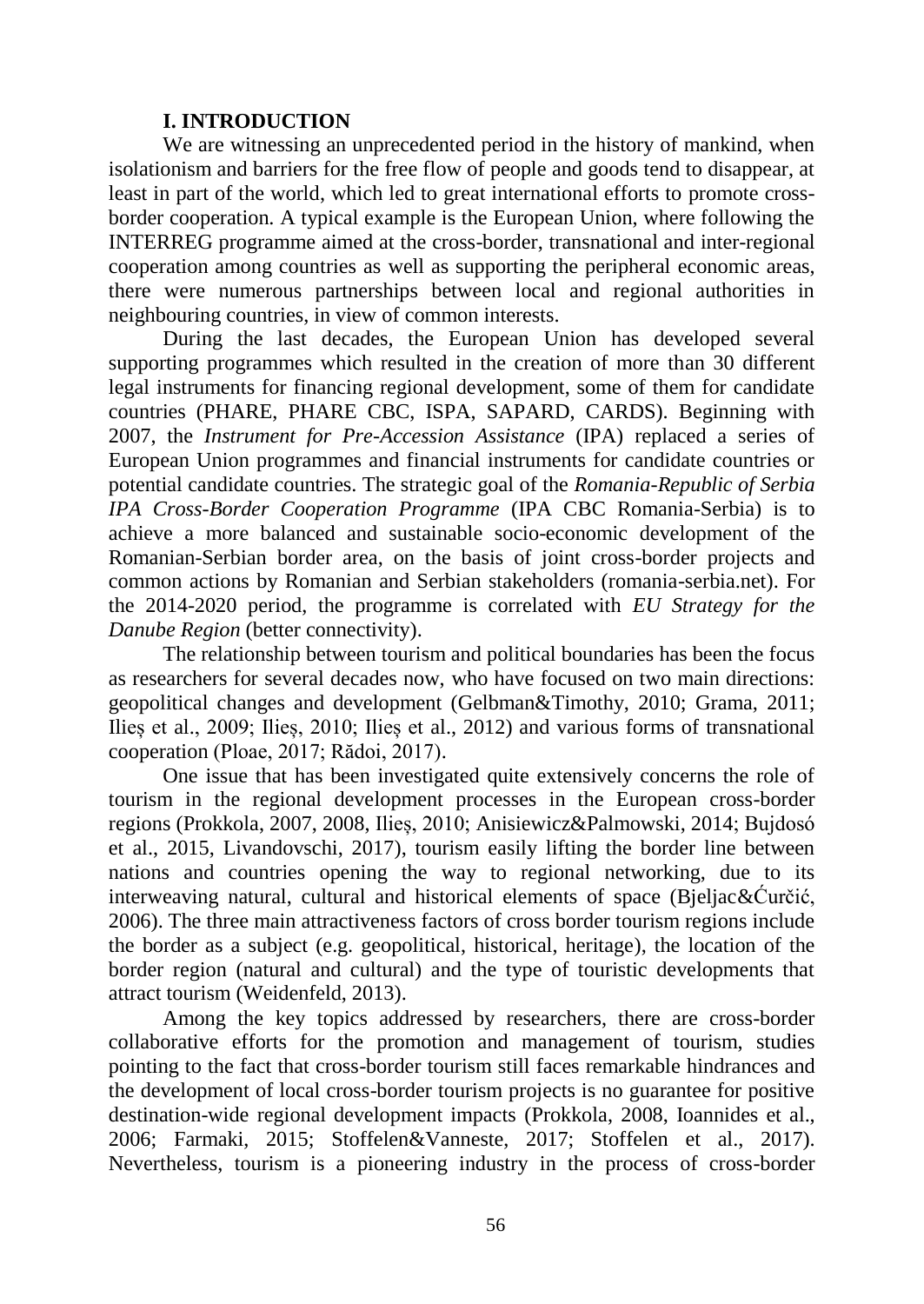regionalization, transforming national borderland into places for cooperation and tourist destinations (Prokkola, 2007). Creating sufficient financial resources, and increasing involvement of business interest groups and non-government organizations (NGOs) from both sides of the border are essential for the successful implementation of joint tourism marketing growth strategies (Tosun et al., 2005).

The aim of the paper is to assess the territorial impact of the cross-border cooperation programme at the Romanian-Serbian border, focusing on the economic, social and cultural outputs of the projects, so as to point to the benefits for the local communities and to what extent tourism statistical indicators have improved.

# **II. DATA AND METHODS**

This paper is based to a large extend on the analysis of statistical data related to the tourism market in the study area, data which were provided by the National Statistical Institute in Romania, the Statistical Office of the Republic of Serbia as well as the database for IPA CBC Romania-Serbia programme. One of the challenges was related to the lack of up-to-date official statistics at a local level (LAU units) for the Serbian districts, and to some extent to the different administrative divisions of the two countries. Several field trips to the study area and three focus groups helped us get a better grasp of the benefits for the local communities following projects financed by the programme. We conducted three focus groups to assess residents and stakeholders' opinion on the benefits of such projects; they took place in B. Herculane (April 2018), where 40 Serbian and Romanian stakeholders participated, Dubova (March 2019) with people living in the villages along the Danube and Moldova Noua (May, 2019). Every time, the focus groups uncovered qualitative insight about particular issues addressed by some projects.

## **III. RESULTS AND DISCUSSIONS 3.1 Funding**

For the 2007-2013 programming period, there were 19 projects funded, which totalled 16.3 mil.  $\epsilon$  (14.15 mil.  $\epsilon$  covered by IPA), which generally had a lower absorption rate. Although tourism was not a priority axis in its own right during the period, the budget for tourism projects was more than double compared to the 2014-2020 period. Initially, Serbian stakeholders were much more active than their Romanian counterparts, 11 out of the 19 projects having Serbian lead partners (Table no. 1). It is worth noticing the active involvement of the local authorities in Drobeta Turnu-Severin (3 projects) and the cultural institutions in Serbia (Pozarevac museum).

During the second period, 2014-2020, there were 11 projects (as of July, 2019), amounting to 7.31 mil.  $\epsilon$  (6.56 mil.  $\epsilon$  IPA), with a much higher absorption rate compared to the first period, exceeding 75%.

Although the Serbian organization have initiated more than half of the projects, out of the total of 20.5 mil.  $\epsilon$  granted for tourism projects within IPA cross-border cooperation programme, only approximately one third was cashed in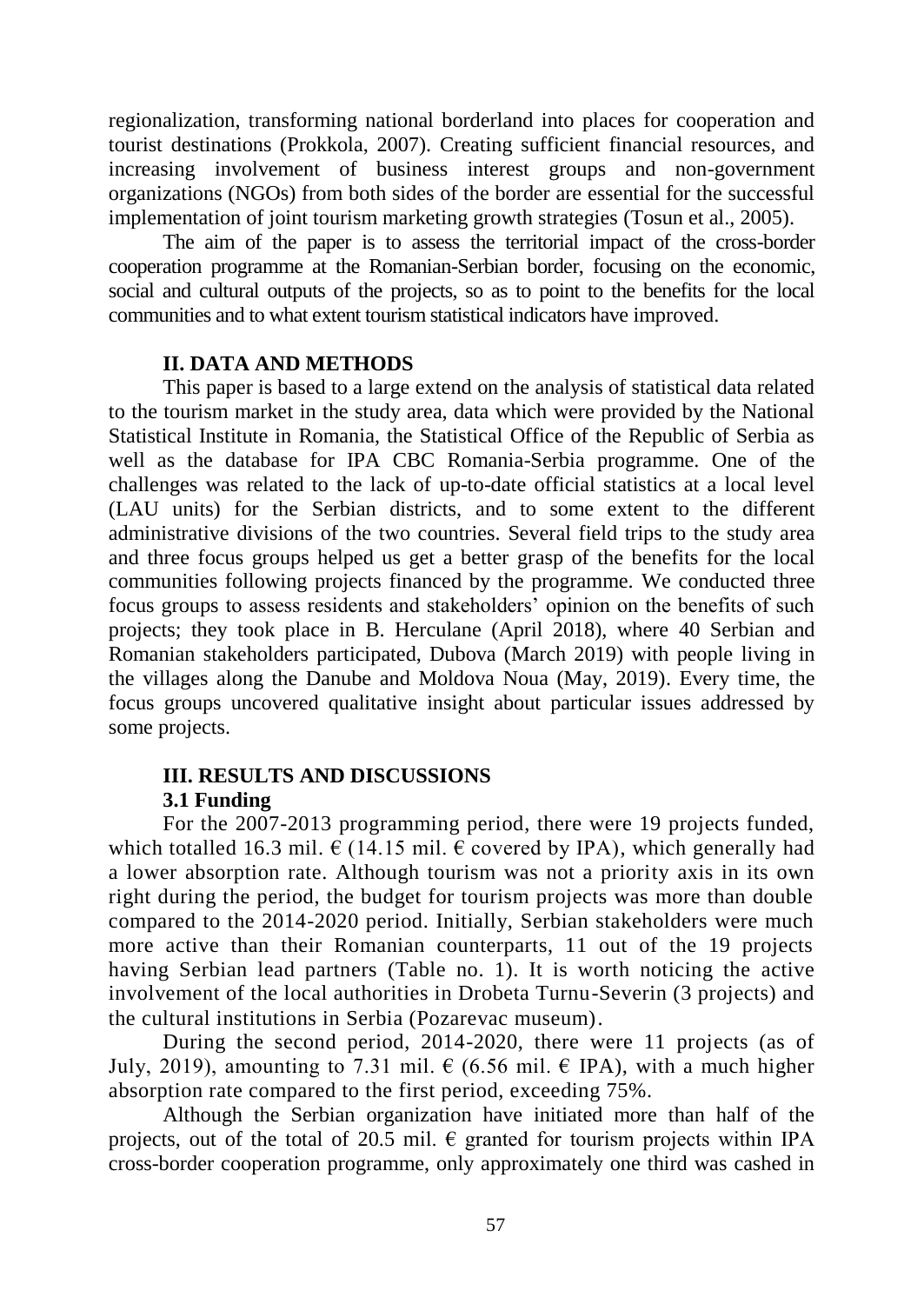by Serbian municipalities (7.25 mil.  $\epsilon$ ), the three Romanian counties spending more than 65% (13.25 mil.  $\epsilon$ ). Timiș county ranks first, with 5.5 mil.  $\epsilon$ , closely followed by Mehedinți (some 5 mil.  $\epsilon$ ), while in Serbia, Borski is first with 2.2 mil.  $\epsilon$  (Fig. 1), which is only  $\frac{3}{4}$  of what Caras-Severin received. It is worth noticing that there were several projects were the county councils were the lead partners.

| Period         | 2007-2013         |             |                       |
|----------------|-------------------|-------------|-----------------------|
| Project leader | Local authorities | <b>NGOs</b> | Cultural institutions |
| Romanian       |                   |             |                       |
| <b>Serbian</b> |                   |             |                       |
|                | 2014-2019         |             |                       |
| Romanian       |                   |             |                       |
| <b>Serbian</b> |                   |             |                       |

**Table no. 1. Tourism projects financed by IPA Romania-Serbia** 



**Fig. 1. Value of tourism projects financed through IPA programme (2007-2019)**



**Fig. 2. Value of tourism projects 2007-2019 (IPA CBC RO-SE; RO-HU, RO-BG, REGIO)**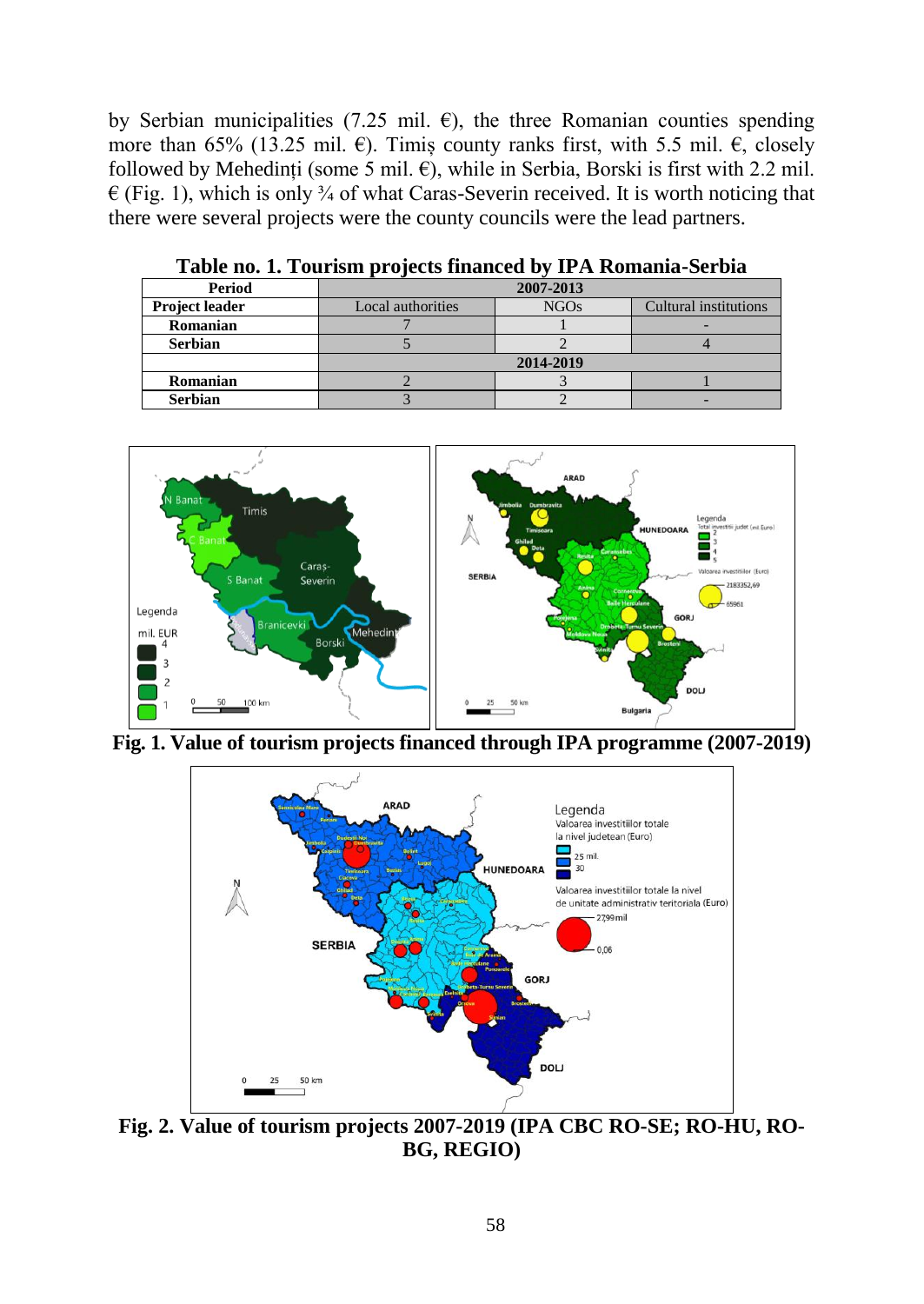Most of the projects, and most money were granted to Drobeta Turnu-Severin (2.2 mil.  $\epsilon$ ), Timișoara (1.4 mil.  $\epsilon$ ) and Reșita (1 mil.  $\epsilon$ ). Băile Herculane also benefited from large amounts of money through the project *Creation and promotion of the tourist route with Roman specific Via Danubii* including the rehabilitation of the physical infrastructure "Roman Street, during the 2010-2012 (1 mil. Creation and promotion of the tourist route with Roman specific Via Danubii including the rehabilitation of the physical infrastructure "Roman Street).

#### **3.2 Tourism indicators**

Generally, the number of incoming tourists increased considerably since 2013 to 2018 in most districts, Branicevski (including Velio Gradiste and Golubac), Caraș-Severin and Mehedinți registering quite a spike (an increase of 50% and 90% respectively) (Fig. 3); however, there was a much lower augmentation in several Serbian districts – North Banat, Central Banat and Podunavski (just 1%).



**Fig. 4 Total increase in nights spent (2013-2018)** (Data source: Tempo NIS, 2019, Statistical Institute of Serbia, 2019)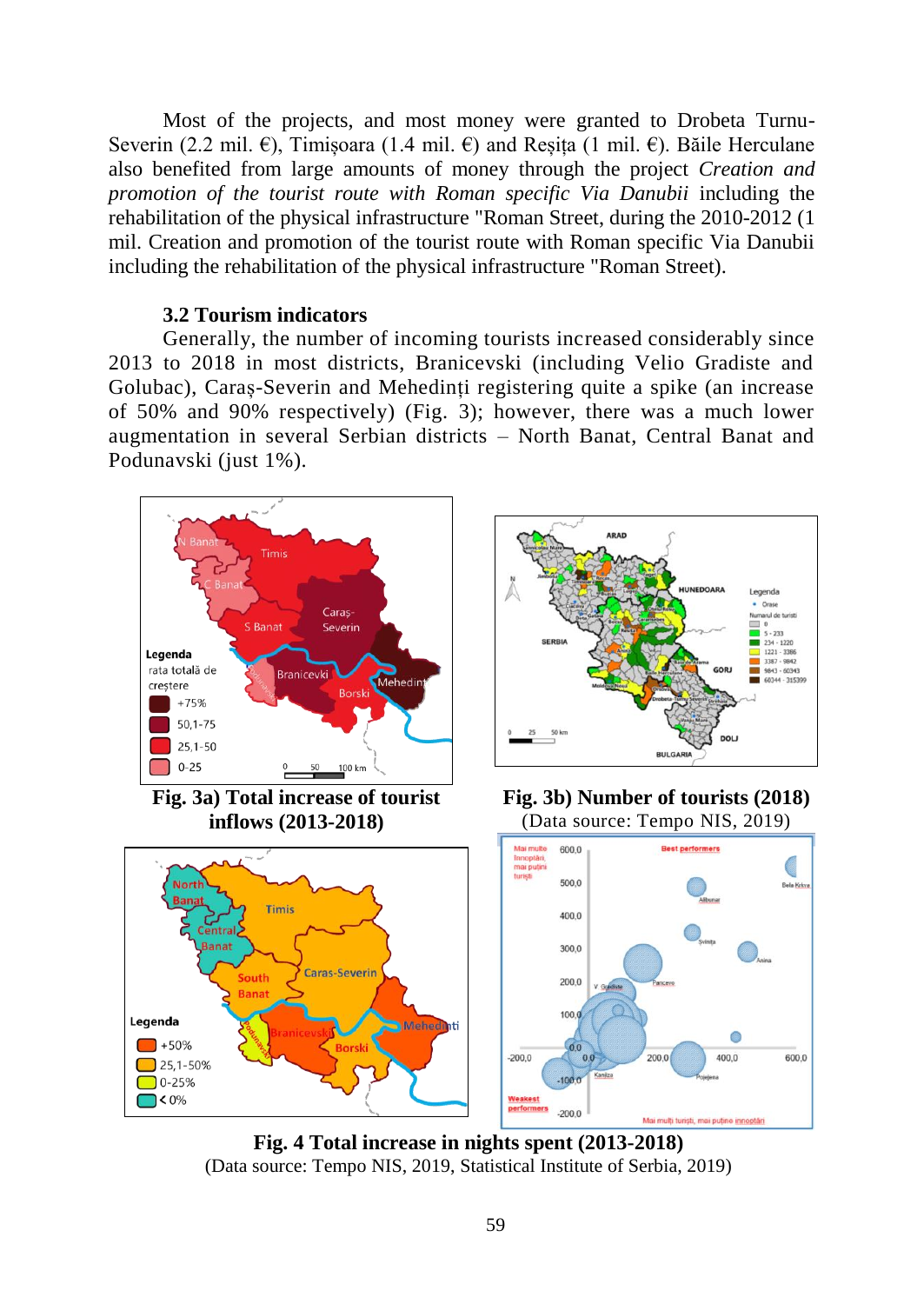Based on the variation in tourism inflows and nights spent, we tried to identify which settlements had the best results and if these might have been influenced to some extent by the IPA funding for tourism projects. Thus, the 28 administrative units that had at least 1 project financed by IPA-CBC during the 2007-2019 period, fall under one of the three main categories:

- Best performers almost  $\frac{3}{4}$  of them (20 settlements). Still, as Fig. 4 shows, the towns/villages registering the highest increase in tourism inflows or nights spent (Bela Krkva, Alibunar and Svinița) are not the ones benefiting from large investment; on the contrary, they have some of the lowest amounts of money for the projects (less than 200,000  $\epsilon$ ), except for Anina (228,921  $\epsilon$  following IPA CBC RO-SB and 3.7 mil.  $\epsilon$ from all the financing programmes – mainly REGIO).
- Weak performers, where either the number of tourists or nights spent decreased (Novi Knezevac in North Banat and Pojejena, Kanijza, Kikinda, respectively).
- The weakest performers only four settlements: Drumbrăvița and Deta, Zdrenjanin and Golubac, registering a decrease of both incoming tourists and nights spent.

The Romanian towns that benefited from the largest investments (Table no. 2), such as Dr. Tr-Severin, Timișoara or Reșița, had a much more important increase in the number of nights spend compared to the number of tourist (except for B. Herculane). However, even if Dr. Tr.-Severin witnessed much higher rates compared to other towns, the increase was much more modest compared to Timisoara (which gained almost 100,000 more tourists) or Băile Herculane (70,000 tourists more compared to only 23,000) (Table no. 2).

# **3.3. Economic and social benefits**

Overall, both the Serbian districts and the Romanian counties registered an increase rate in tourism inflow and nights spent similar to the national averages, except for the number of foreign tourists within the Serbian cross-border area (which is less than half than the national average) and nights spent by foreign tourists within the Romanian border area (much higher than the national average, mainly due to Timiș county, which had more than 80% of the gain).

The results of the projects financed through IPA CBC Romania-Serbia during the 2 periods, 2007-2013 and 2014-2020, can be summarized as:

 Creation of cross-border cooperation structures: 13 NGOs and 10 new established companies;

 Studies: 22 studies on various tourism related themes, 4 technical studies and 9 feasibility studies;

• 1678 participants attending training

 Joint actions and communication instruments created: 2 promo films, 10 web platforms and 1 mobile application, 6 fairs, 2 exhibitions and  $\overline{5}$  seminars;

 Specific infrastructure: 4 centres for sports and cultural activities, 1 concert hall and 1 stage, 3 visitor centers and 11 info points, 4 rehabilitated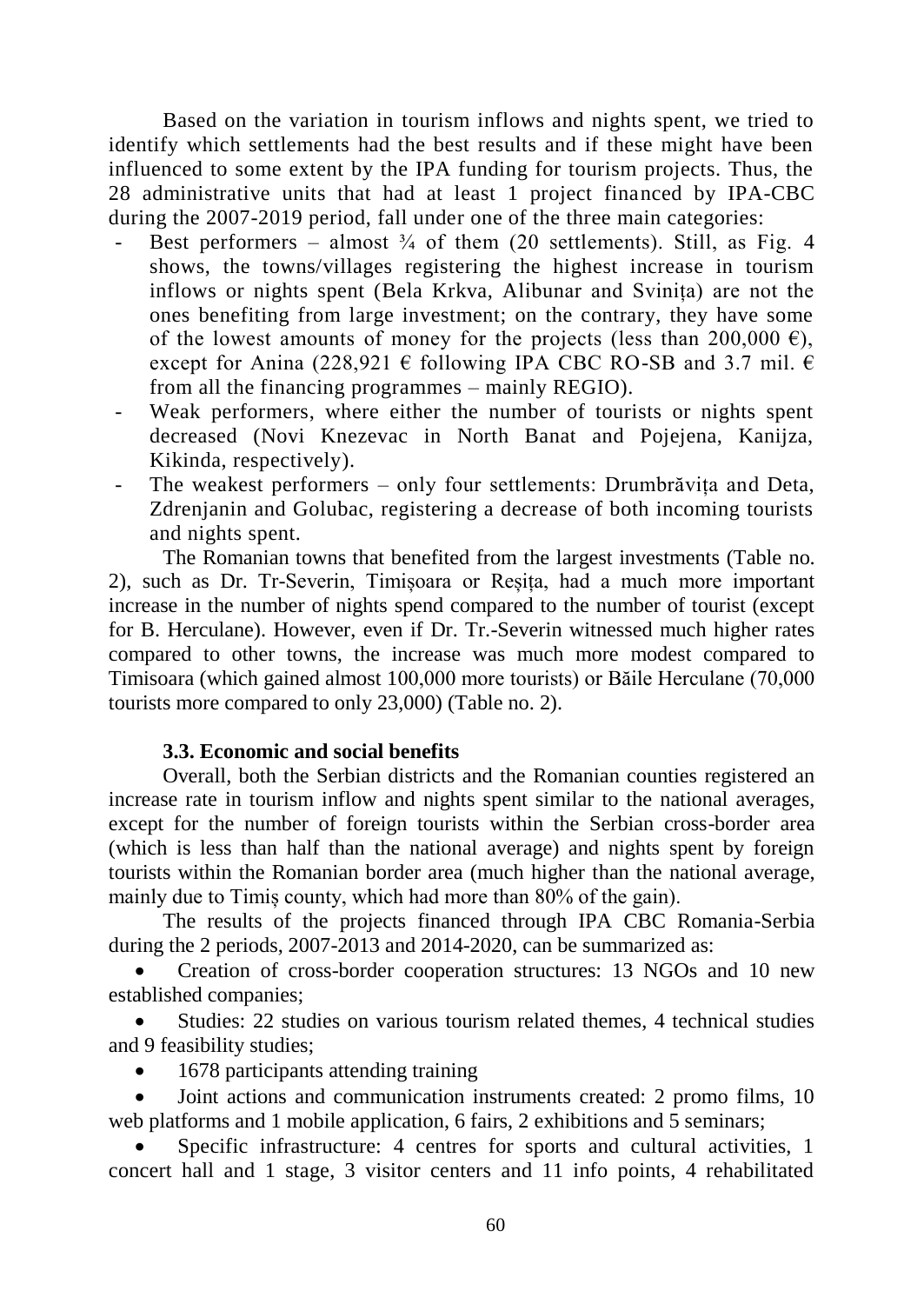tourist attractions, 38.6 km of bicycle paths, 1 cyclo stop, tourist traffic signalization and informative panels, as well as rehabilitation of streets (4.5 km) and sidewalks (23 km).

|                        | Increase in the number of | Funding<br>through IPA |                                 |
|------------------------|---------------------------|------------------------|---------------------------------|
| Municipality           | Tourists                  | Nights spent           | projects<br>$(MIL \varepsilon)$ |
| DROBETA-TURNU SEVERIN  | 62,0                      | 73,5                   | 2,18                            |
| Kladovo                | 34,9                      | 15,2                   | 1,61                            |
| <b>BĂILE HERCULANE</b> | 95,9                      | 25,2                   | 1,25                            |
| <b>TIMISOARA</b>       | 40,5                      | 54,0                   | 1,15                            |
| <b>RESITA</b>          | 70,2                      | 84,7                   | 0,96                            |
| Pozarevac              | 52,8                      | 33,2                   | 0,87                            |
| Pancevo                | 156,8                     | 256,7                  | 0,79                            |
| <b>POJEJENA</b>        | 287,3                     | $-34,2$                | 0,67                            |
| Kanjiza                | 12,6                      | $-5,9$                 | 0,54                            |
| <b>DETA</b>            | $-89,2$                   | $-77,8$                | 0,54                            |
| Golubac                | $-38,3$                   | $-49,2$                | 0,50                            |
| Zdrenjanin             | $-5,4$                    | $-25,8$                | 0,47                            |
| Veliko Gradiste        | 92,8                      | 167,8                  | 0,46                            |
| <b>DUMBRAVITA</b>      | $-21,3$                   | $-19,2$                | 0,40                            |
| Negotin                | 103,4                     | 165,1                  | 0,32                            |
| Vrsac                  | 33,6                      | 4,5                    | 0,32                            |
| Senta                  | 68,5                      | 65,9                   | 0,31                            |
| Bela Crkva             | 2174,3                    | 825,2                  | 0,24                            |
| Bor                    | 140,6                     | 88,6                   | 0,23                            |
| Kikinda                | 14,5                      | $-17,5$                | 0,23                            |
| <b>JIMBOLIA</b>        | 76,4                      | 21,7                   | 0,23                            |
| <b>ANINA</b>           | 460,0                     | 291,4                  | 0,23                            |
| Alibunar               | 311,4                     | 489,0                  | 0,20                            |
| <b>SVINITA</b>         | 300,0                     | 350                    | 0,16                            |
| Novi Kneževac          | $-49,8$                   | 10,5                   | 0,09                            |
| <b>CARANSEBES</b>      | 84,7                      | 114,2                  | 0,08                            |
| MOLDOVA NOUĂ           | 425,9                     | 32,9                   | 0,07                            |
| Majdanpec              | 8,0                       | $-1,1$                 | 0,05                            |

**Table no. 2. Performance of settlements within the study area (2013-2019)**

(Data source: Tempo INS, 2019, Statistical Institute of Serbia, 2019)

In-depth focus groups with the local communities along the Danube valley emphasised the fact that young villagers are willing to engage in tourism activities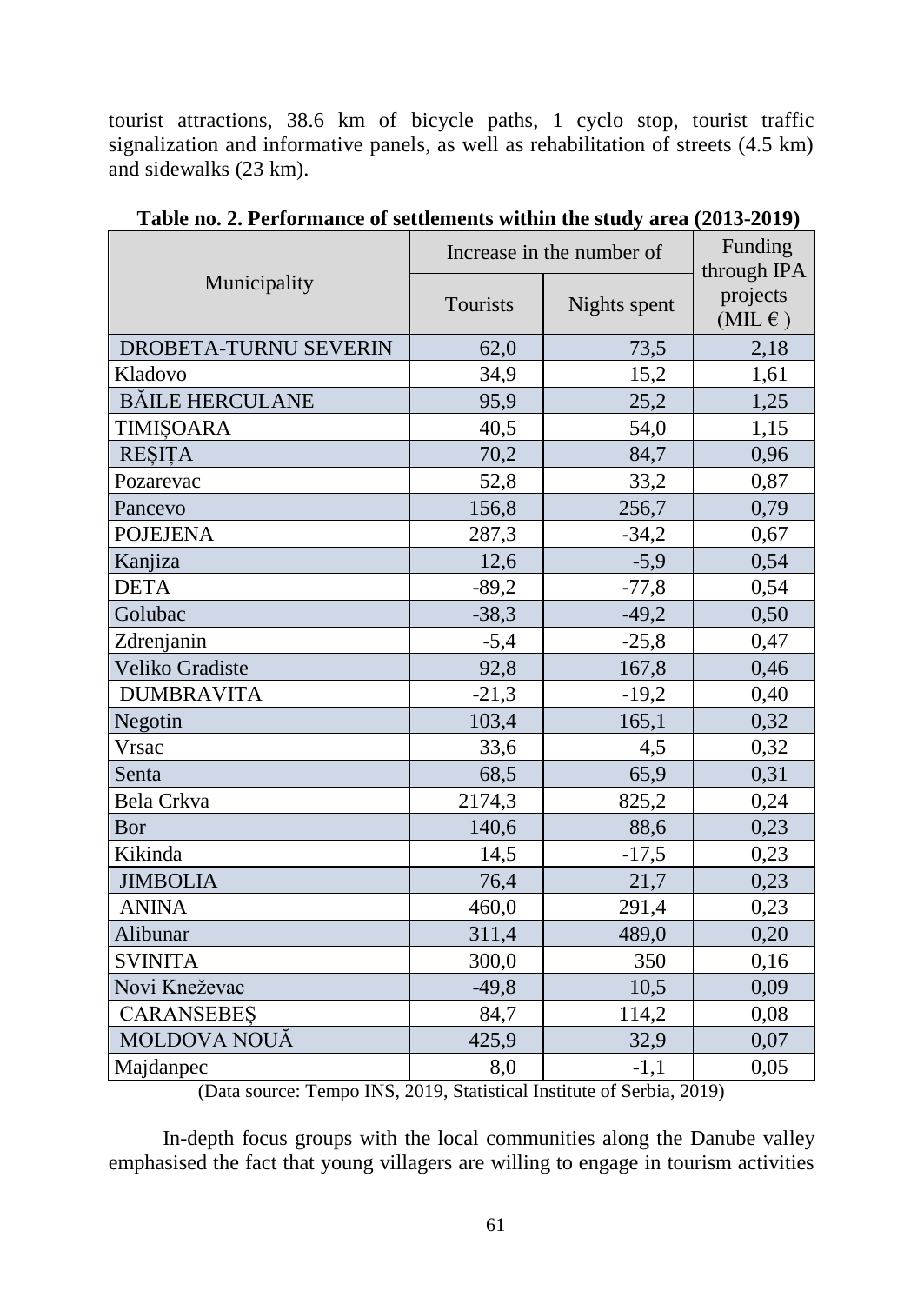(tour guiding, providing various services like boat tours, bicycle renting and tours, selling handicrafts and local products, as well as working in the accommodation facilities in the area). Moreover, hundreds of them attended training activities related to tourism, gastronomy, folk dance, local crafts, which helped them improve their knowledge and skills. People also recognise the importance of training and education as a prerequisite for working in the hospitality sector.

Another benefit is related to the awareness of the importance of culture and handicrafts as tourism attractions, after several projects have promoted local culture and traditional arts and handicrafts. During the focus group in Dubova, several teachers from the local schools admitted working with their students to revive traditional singing and dancing mainly, but also traditional handicrafts (hand-made small textiles and other objects, that are sold as souvenirs by the locals).

No matter if the local events that were organised were high profile or low key, they certainly brought local communities together, offering central focus for some activities (gastronomy, crafts), and thus they helped raising the profile of an area (if it is regularly held), and most importantly, as one of the locals mentioned, 'raised participants' awareness that foreign tourists, and even city dwellers […] are really looking for genuine, simple and tasty food and other things that remind them of good old times. Things that the young generations that were born here no longer appreciate'.

### **IV. CONCLUSIONS**

The main priorities targeted by the IPA CBC Romania-Serbia programme were the growth of the demand of local tourism networks and promotion of innovative tourism activities, as well as capacity building initiatives for the improvement of quality and innovation of tourism services and products. The main results of the cross-border cooperation programme at the Romanian-Serbian border can be summarized in three main categories: economic results, preservation of cultural heritage and development of tourism products.

Official statistical data show that both the number of tourists visiting the area and the number of nights spent within the cross-border area has been increasing steadily, which means higher revenues for the local budgets and hence a multiplying effect for local communities. Several tourism products and services were also developed following IPA CBC projects, including thematic routes, gastronomic festivals and a ciclo-tourism platform (Tour de Banat).

There is no doubt that one of the main benefits for tourists and local communities alike is related to the preservation of cultural heritage, by raising awareness of the local population regarding the importance of the cultural heritage and its integrity. Investments were also made for the rehabilitation of several heritage buildings and tourist attractions, mainly in Timișoara or Senta. Not least, there were some 200 people that were trained for the various traditional crafts characteristic for the study area, thus ensuring that traditional skills and activities are carried on for the generations to follow.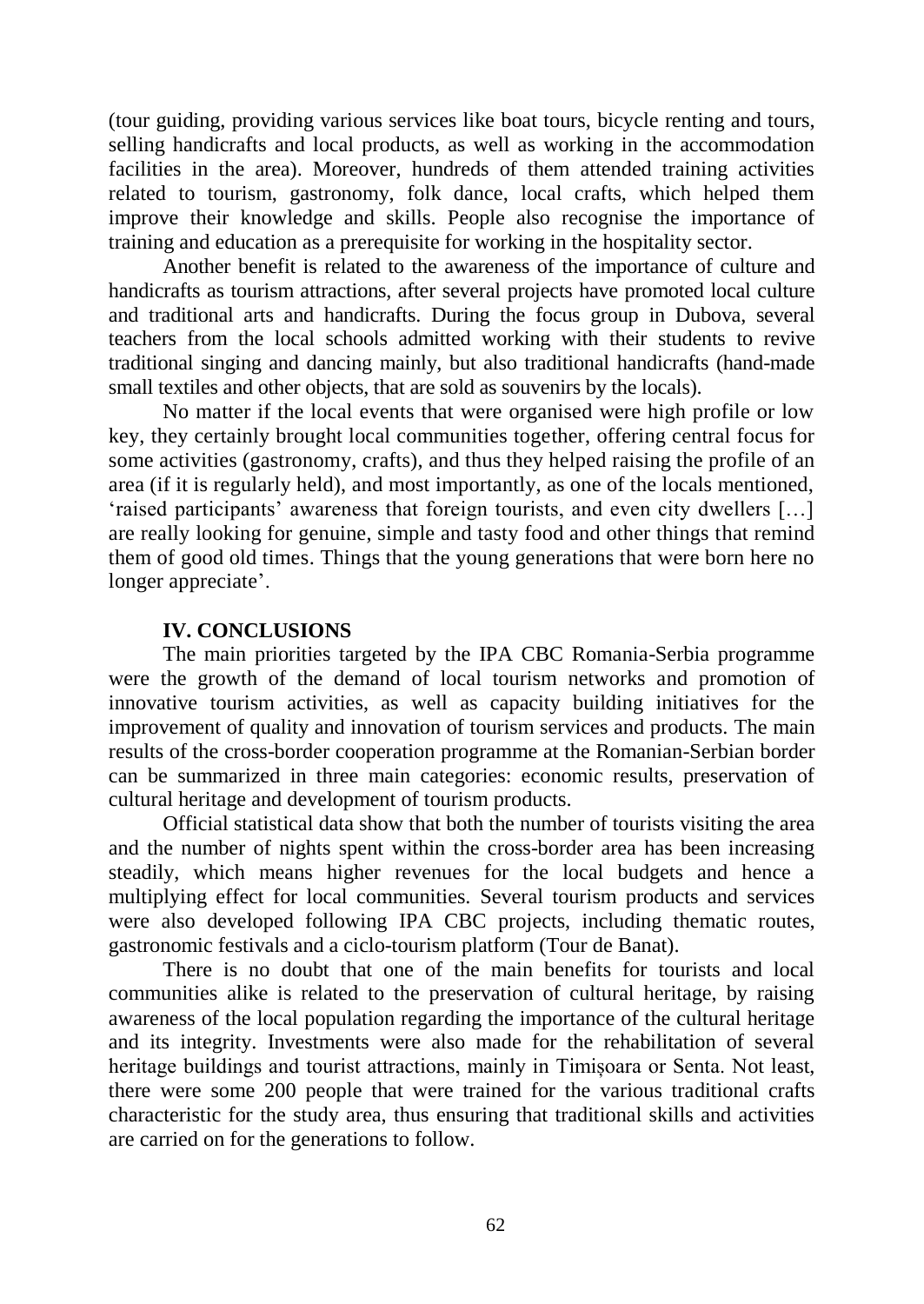#### **ACKNOWLEDGEMENT**

This research was funded by the project "*Carpathians Connect*" eMS number: RORS 30, Interreg-IPA CBC Romania-Serbia.

#### **REFERENCES**

ANISIEWICZ R., PALMOWSKI T. (2014), *Small border traffic and cross-border tourism between Poland and the Kaliningrad Oblast of the Russian Federation.* Quaestiones Geographicae, 33(2), 79-86

BJELJAC Ž., ĆURČIĆ N. (2006), *Tourism in the Serbian, Romanian and Hungarian borderline area as part of cross-border cooperation*. Geographica Pannonica, (10), 73-77

BUJDOSÓ Z., DÁVID L., VARGA D., ZHAKUPOV A., GYURKÓ Á., PENZES J. (2015), *Tourism development and cross-border cooperation in the Hungarian-Romanian border region*. GeoJournal of Tourism and Geosites, 16(2), 153-163

CREŢAN R., TURNOCK D., WOUDSTRA J. (2008), *Identity and multiculturalism in the Romanian Banat. Méditerranée*. Revue géographique des pays méditerranéens/Journal of Mediterranean geography, (110), 17-26

FARMAKI A. (2015), *Regional network governance and sustainable tourism*. Tourism Geographies, 17(3), 385–407. http://dx.doi.org/10.1080/14616688.2015.1036915

GELBMAN A., TIMOTHY D.J. (2010), *From hostile boundaries to tourist attractions*. Current issues in tourism, 13(3), 239-259

GRAMA V. (2011), *Opportunities in territorial crossborder cooperation at the EU external borders: Case of Romania*. Revista Remana de Geografie Politica, 13(2), 256-263

IOANNIDES, D., PER ÅKE, N., BILLING, P. (2006), *Transboundary Collaboration in Tourism: the Case of the Bothnian Arc*, Tourism Geographies: An International Journal Of Tourism Space, Place And Environment, 8:2, 122-142, DOI: 10.1080/14616680600585380

ILIEŞ A., DEHOORNE O., ILIEŞ D. (2012), *The Cross-border territorial system in Romanian-Ukrainian Carpathian Area. Elements, mechanisms and structures generating premises for an integrated cross-border territorial system with tourist function*. Carpathian Journal of Earth and Environmental Sciences, 7(1), 27–38

ILIEŞ D., BLAGA L., JOSAN I., BAIAS Ş., MORAR C., HERMAN G. (2010), *Cross-border natural Parks, support for regional development. Case study of the northern and western Romanian border*. Revista Romana de Geografie Politică, 12(1), 126-139.

ILIEŞ A., GRAMA V., WENDT J., BODOCAN V. (2009). *Geographical management of a Borderless Area at the internal/external border of NATO and EU. Romanian Case (I)*. Revista Română de Geografie Politică, 11(2).

LIVANDOVSCHI R. (2017), *Cross-Border Tourism and its Significance for Tourism Destinations*. Eastern European Journal for Regional Studies (EEJRS), 3(1), 31-40

PLOAE C. (2017), *Cultural influences in cross border cooperation. An overview on Romania–Serbia cross border EU financed programme*. In Proceedings of the International Conference on Business Excellence (Vol. 11, No. 1, pp. 616-624). Sciendo

PROKKOLA E. K. (2007), *Cross border regionalization and tourism development at the Swedish Finnish border: "Destination Arctic Circle*". Scandinavian Journal of Hospitality and Tourism, 7(2), 120-138

PROKKOLA EEVA-KAISA (2008), *Resources and barriers in tourism development: cross-border cooperation, regionalization and destination building at the Finnish-Swedish border*. Fennia 186: 1, pp. 31–46. Helsinki